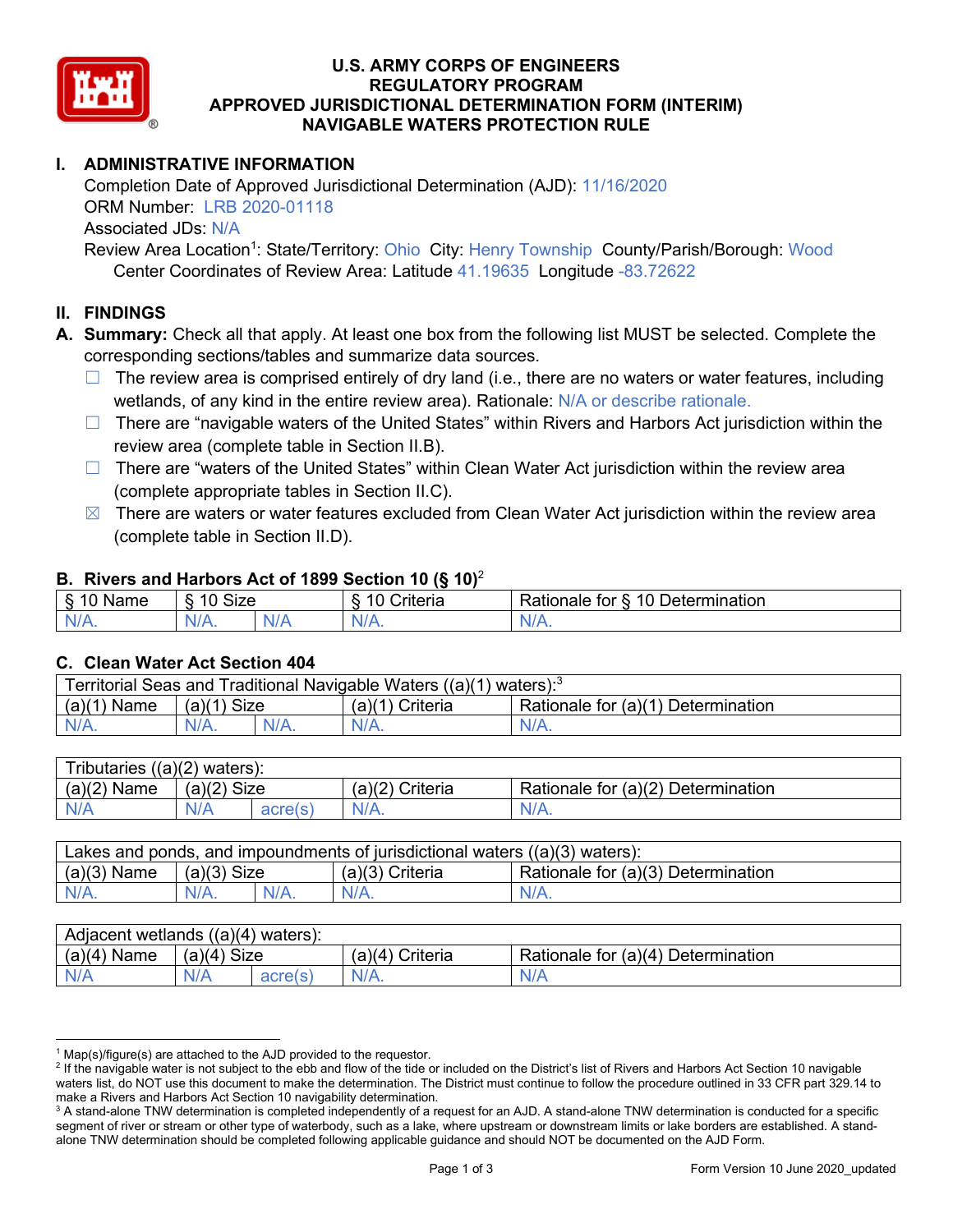

## **U.S. ARMY CORPS OF ENGINEERS REGULATORY PROGRAM APPROVED JURISDICTIONAL DETERMINATION FORM (INTERIM) NAVIGABLE WATERS PROTECTION RULE**

# **D. Excluded Waters or Features**

| Excluded waters $((b)(1) - (b)(12))$ : <sup>4</sup> |                       |                |                                                                                                   |                                                                                                                                                                                                                                                                                                                                                                                                                                                                                                                                                                                                                                                                                                                                                                                                               |  |  |
|-----------------------------------------------------|-----------------------|----------------|---------------------------------------------------------------------------------------------------|---------------------------------------------------------------------------------------------------------------------------------------------------------------------------------------------------------------------------------------------------------------------------------------------------------------------------------------------------------------------------------------------------------------------------------------------------------------------------------------------------------------------------------------------------------------------------------------------------------------------------------------------------------------------------------------------------------------------------------------------------------------------------------------------------------------|--|--|
| Exclusion                                           | <b>Exclusion Size</b> |                | Exclusion <sup>5</sup>                                                                            | <b>Rationale for Exclusion Determination</b>                                                                                                                                                                                                                                                                                                                                                                                                                                                                                                                                                                                                                                                                                                                                                                  |  |  |
| Name                                                |                       |                |                                                                                                   |                                                                                                                                                                                                                                                                                                                                                                                                                                                                                                                                                                                                                                                                                                                                                                                                               |  |  |
| Ditch 1                                             | 700                   | linear<br>feet | (b)(3) Ephemeral<br>feature, including<br>an ephemeral<br>stream, swale,<br>gully, rill, or pool. | This feature is a linear ephemeral roadside<br>ditch that contains an ordinary highwater<br>mark but lacks any indication of consistent<br>flow. Much of the ditch bottom contained<br>plastic water bottles and woody debris that<br>contained sediment deposits and appeared<br>to have been in the ditch bottom for an<br>extended period. It did not appear there was<br>much movement of water downstream<br>(north) as blackened leaves from the past<br>year(s) were still present in the ditch bottom.<br>There is no indication the ditch was<br>constructed within or is adjacent to any<br>wetland areas. No water was observed in<br>the ditch at the time of the site visit and no<br>water is observed in the ditch in the latest<br>Google Earth aerial on April 4, 2018 and<br>April 4, 2016. |  |  |

## **III. SUPPORTING INFORMATION**

- **A. Select/enter all resources** that were used to aid in this determination and attach data/maps to this document and/or references/citations in the administrative record, as appropriate.
	- $\Box$  Information submitted by, or on behalf of, the applicant/consultant: Title(s) and date(s) This information is sufficient for purposes of this AJD. Rationale: N/A or describe rationale for insufficiency (including partial insufficiency).
	- $\boxtimes$  Data sheets prepared by the Corps: Sampling Plots 1 to 3, 27 October 2020
	- $\boxtimes$  Photographs: Aerial and Other: Google Earth 1994, 2004-2006, 2009-2011 and 2014-2016 and
	- 2018; Wood County Auditor 2006, 2009, 2012, 2015 and 2018 and Site Photos October 27, 2020
	- ☒ Corps site visit(s) conducted on: 27 October 2020
	- $\Box$  Previous Jurisdictional Determinations (AJDs or PJDs): ORM Number(s) and date(s).
	- ☒ Antecedent Precipitation Tool: *provide detailed discussion in Section III.B*.
	- ☒ USDA NRCS Soil Survey: NRCS Websoil Survey
	- ☒ USFWS NWI maps: USFWS North Baltimore 21 August 2020
	- ☒ USGS topographic maps: North Balitmore, Ohio 1:24,000

### **Other data sources used to aid in this determination:**

<sup>4</sup> Some excluded waters, such as (b)(2) and (b)(4), may not be specifically identified on the AJD form unless a requestor specifically asks a Corps district to do so. Corps districts may, in case-by-case instances, choose to identify some or all of these waters within the review area.

 $5$  Because of the broad nature of the (b)(1) exclusion and in an effort to collect data on specific types of waters that would be covered by the (b)(1) exclusion, four sub-categories of (b)(1) exclusions were administratively created for the purposes of the AJD Form. These four sub-categories are not new exclusions, but are simply administrative distinctions and remain (b)(1) exclusions as defined by the NWPR.